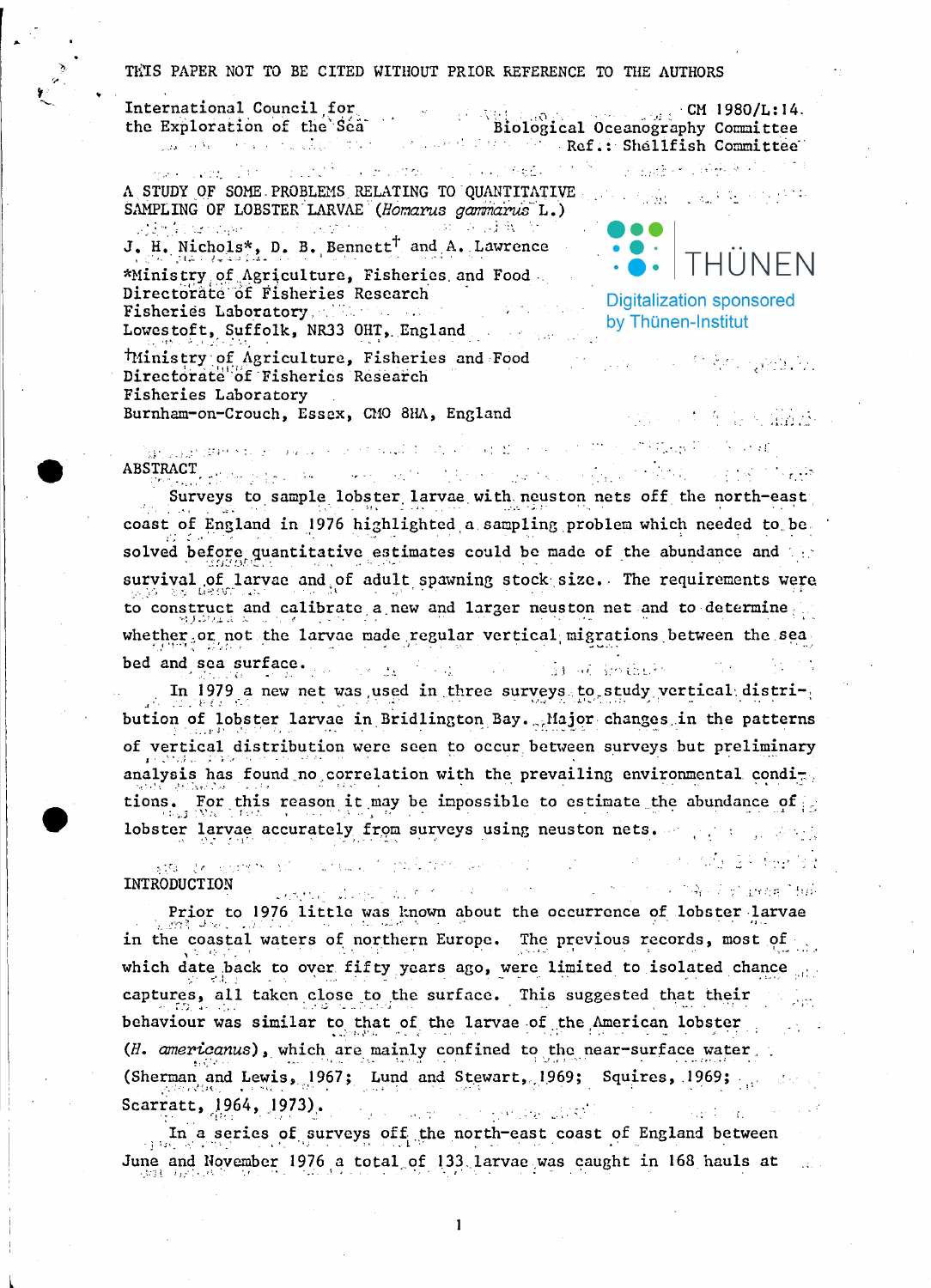## 1. 18 个国内、国内和北部公司 不健康的医生的 100的以前的一个 200万的工作、其他人

the surface (Nichols and Lawton, 1978). These surveys identified the areas where lobster larvae were most abundant, but failed to produce a satisfactory estimate of the seasonal production of Stage I larvae. An attempt to use these data to calculate the spawning stock size served only to highlight a sampling problem which had to be solved before quantitative surveys could begin. In 1979 these studies were continued in Bridlington Bay, with the aim of determining whether or not quantitative sampling could be confined to the near-surface water. Bridlington Bay was chosen as one of the areas of highest larval concentration in 1976 (Nichols and Lawton, 1978) and where the berried females were known to be abundant. odri rolinie

## MATERIALS AND METHODS

## and the Lawrent Charles Check of the Cole

្ម ក្នុងក្រោយបំ

Two rectangular box frames, 2 m wide x 0.8 m deep, were constructed from marine aluminium pipe (32 mm outside diameter, 6 mm wall thickness) (Figure 1). A 3 m long conical filtering net, hexagonal mesh size 1.8 mm diameter, was attached to the front section of the frame, with a 0.5 m wide PVC cuff. The net ended in a threaded bucket 0.16 m diameter to which was attached a brass ring and collecting bag of the same mesh as the filtering net. Adjustable attachments for dir-filled, plastic floats (Norly boat fenders, size 508) were fitted to the outsides of each frame to allow easy variation of the fishing depth at the surface. Scripps depressors could be attached to each frame, enabling them to be fished at varying depths below the surface. The 14 m long RV NUCELLA was used to tow the nets simultaneously from booms over the port and starboard sides. The 3.5 m long booms enabled the nets to be towed on a straight course and clear of any disturbance produced by the ship's propeller. This system allowed either both nets to be fished at the surface, or for one to be fished at the surface and the other at varying depths. The depth of the sub-surface net was monitored by an electronic depth gauge.

ં ડિ so The nets were toved for 30 minutes at 3 knots, the surface net thus sweeping an area of approximately 2800  $m^2$  and sampling down to 0.8 m. The sub-surface net filtered an estimated volume of 2200 m<sup>3</sup>. This net was fishing during veering and hauling and therefore did not take a discrete sample of the depth band in which it was towed.

One hundred and six paired hauls were made on the first survey, 11-26 July, and 112 hauls on the second, 18 August-7 September. Seventy six of the hauls on the first survey were made with both nets fishing in the surface half metre. The remaining 30 paired hauls on this survey and the 112 paired hauls on the second survey were made with the starboard net

> $2<sup>1</sup>$  $\rightarrow$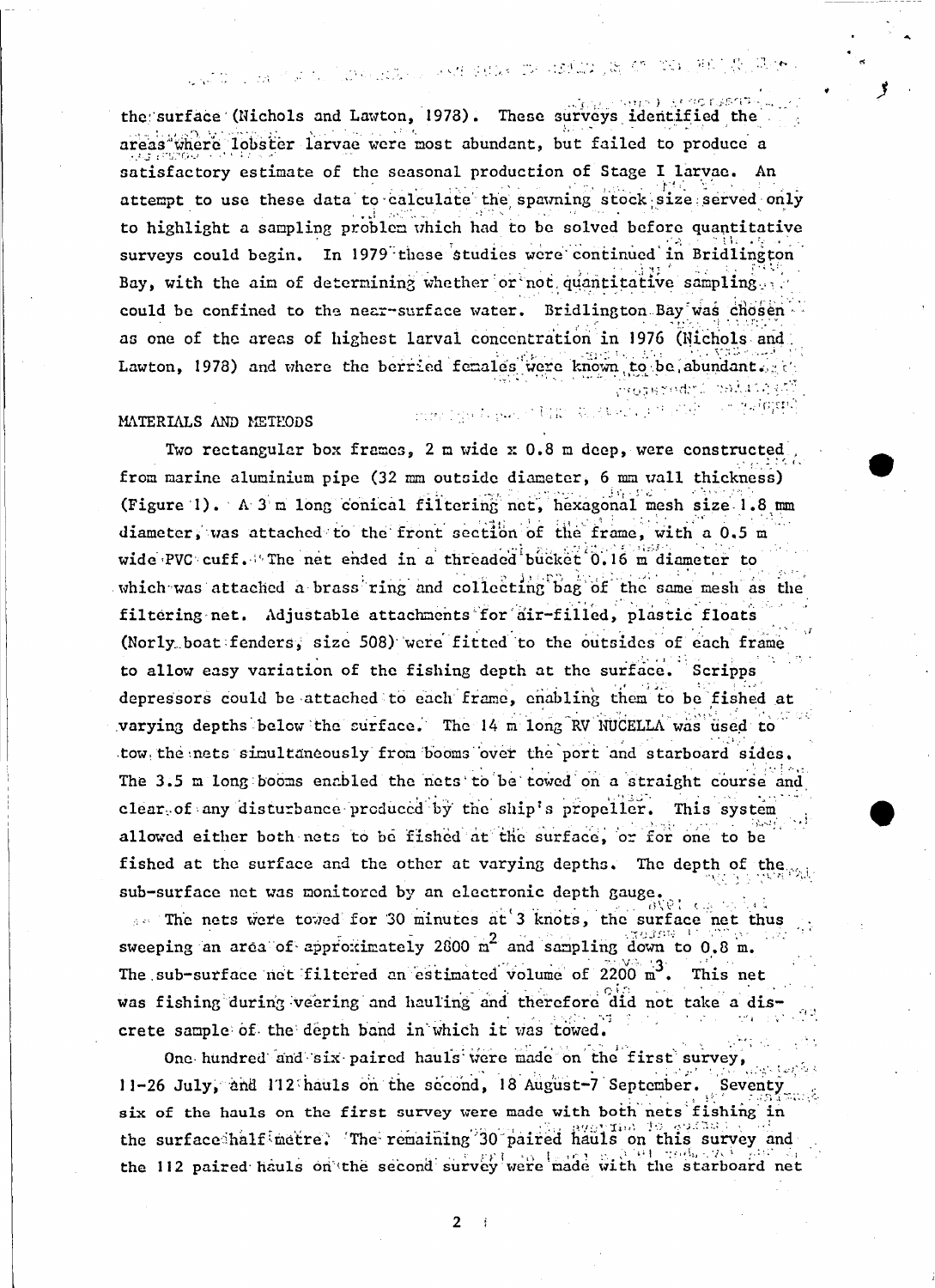fishing at various fixed depths below the surface. All hauls were made during daylight hours with the exception of the final 10 hauls, which were made during dusk and darkness on the night of 6/7 september. The deal , also The catch from cach net was washed into the collecting bag, removed into an 8.4 bucket and sorted onboard ship. The catch most frequently consisted of airborne insects and terrestrial debris in which lobster larvae could be easily seen and removed. The whole sample was fixed in 4% formalin and returned to the laboratory for accurate sorting. All the larvae were subsequently staged and measured. This are grade and state but the cause a quick

Measurements of total quantum irradiance (400-700 nm) at deck level um (alingrimmadasty) were made during each haul on the second survey.

Linked Convertitutely  $\label{eq:3} \gamma_{\text{eff}}\left(\frac{1}{\Omega}\left(\frac{1}{2}\right)\right) \left(\frac{1}{2}\right) = \left(\frac{1}{2}+\left(\frac{1}{2}\right)\right)^2 - \left(\frac{1}{2}\right)^2$ ALL STRAIGHTS ROLLING AND COMMUNICATION RESULTS Apply and this depth noise of the March theoretical problem ಿ <u>ಚಾನಾ ಗುರೆ</u>

The two surveys were divided into three sampling periods, 11-26 July, 18-22 August and 30 August-7 September. A total of 821 lobster larvac (695 Stage I, 83 Stage II, 29 Stage III, 14 Stage IV) was caught during the whole period of the survey. Of these, 436 (431 I, 5 II) were taken during the first sampling period, 147 (135 I, 9 II, 3 III, 14 IV) during the second period and 238 (129 I, 69 II, 26 III) during the third period.

The search for a suitable patch of lobster larvae in which to study their distribution in the water column covered a wide area of Bridlington Bay. During this search both nets were fished at the surface, allowing a comparison of the catches in each net to be made. Using the 29 hauls when lobster larvae were caught in at least one of the nets, the mean catch per haul and 95% confidence limits were  $3.41 + 1.17$  for the port net and 4.94 + 1.88 for the starboard net (t-test, P 0.5). There was no significant difference between the catches of the two nets: we are the state of the

The subsequent vertical distribution studies were conducted in an  $\frac{1}{2}$ area ca 7 nautical miles offshore where lobster larvae were most abundant in the surface hauls. The data are presented as total catch in the paired surface and sub-surface nets (Table 1). The catch per haul has been calculated using only hauls where lobster larvae were taken in at least one of the two nets. In the first and second sampling periods the catch rate was highest at the surface (Table 1), with approximately 80% of the total catch, whilst in the third period, less (40%) were caught at the surface than at depth (Figure 2). The surface and sub-surface catches have in also been preliminarily examined in relation to spring and neap tidal we have height fluctuations (Figure 3). These data show no apparent relationship between either the surface or sub-surface catch rates and the spring and neap cycle.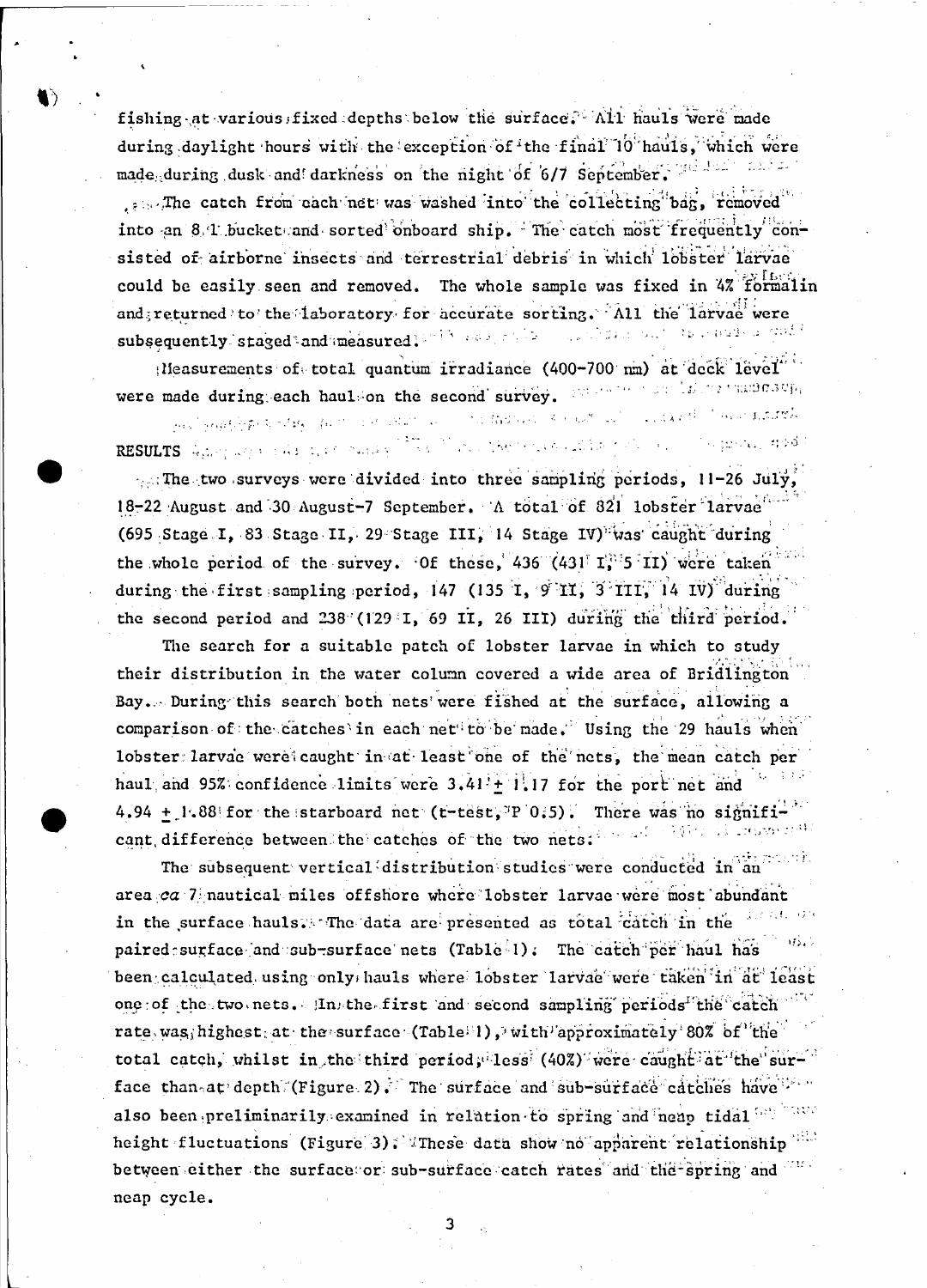The effect of direction of tidal flow has been examined by grouping the surface and sub-surface catches for each period into those caught also during ebbing and flooding tides (Table 2). Whilst these data show some variation in ebb and flood tide catch rates during the first two periods, there is no pattern to suggest that these differences are produced by anything other than random variation. These data await statistical beauties The Common the Common of the County of States analysis. **A primary for the second to**  $\mathcal{L}^{\text{max}}$ 

. There was a suggestion of a relationship between bright sunlight and low catches at the surface during the first sampling period. This hypothesis was tested during the subsequent surveys by measuring the total quantum irradiance between 400 and 700 nm wavelengths at deck level and all during each haul. The total catch at the surface and sub-surface has been grouped into 250 microeinsteins  $m^{-2} s^{-1}$  bands for the two periods. (Table 3). The standard deviation of each haul is so high that no significant relationship between light levels and total catch of lobster larvae! can be detected in these data. Only one series of hauls was completed that during a dusk/darkness period. These hauls have been separated from the 90 daylight hauls for that period in Table 1, and suggest somewhat higher (200) catch rates at the surface at night than in daytime. The series and selling

in critical to another although an interest of the second of etana os polon en centro 

The low density and high variation in catch rates of lobster larvae, observed during the 1976 surveys (Nichols and Lawton, 1978), has again where been a feature of these studies. This has rendered preliminary interpretation of the results extremely difficult, and must in itself cast considerable doubts on the value of future attempts at quantitative sampling. However, it might be possible to overcome this problem by sampling on more intensive grids than have been used in the quantitative surveys of the larvae of H. americanus. From a practical point of view this could only be achieved if sampling could be confined to the near-surface waters. In the the first two sampling periods, although the catch rates at the surface and the were much higher than those from below, there were nevertheless significant proportions of the larvae down to below 3 m. It could be argued that a few of these larvae in the sub-surface nets may have been captured as the net passed through the surface during shooting and hauling. In the final with the sampling period the sub-surface catches were higher than those from the season surface net. When the sub-surface catch is plotted as a proportion of less the mean surface catch for each sampling period (Figure 2), the change in 160 vertical distribution of the larvae on the final survey is clearly shown and

Le Francia in Son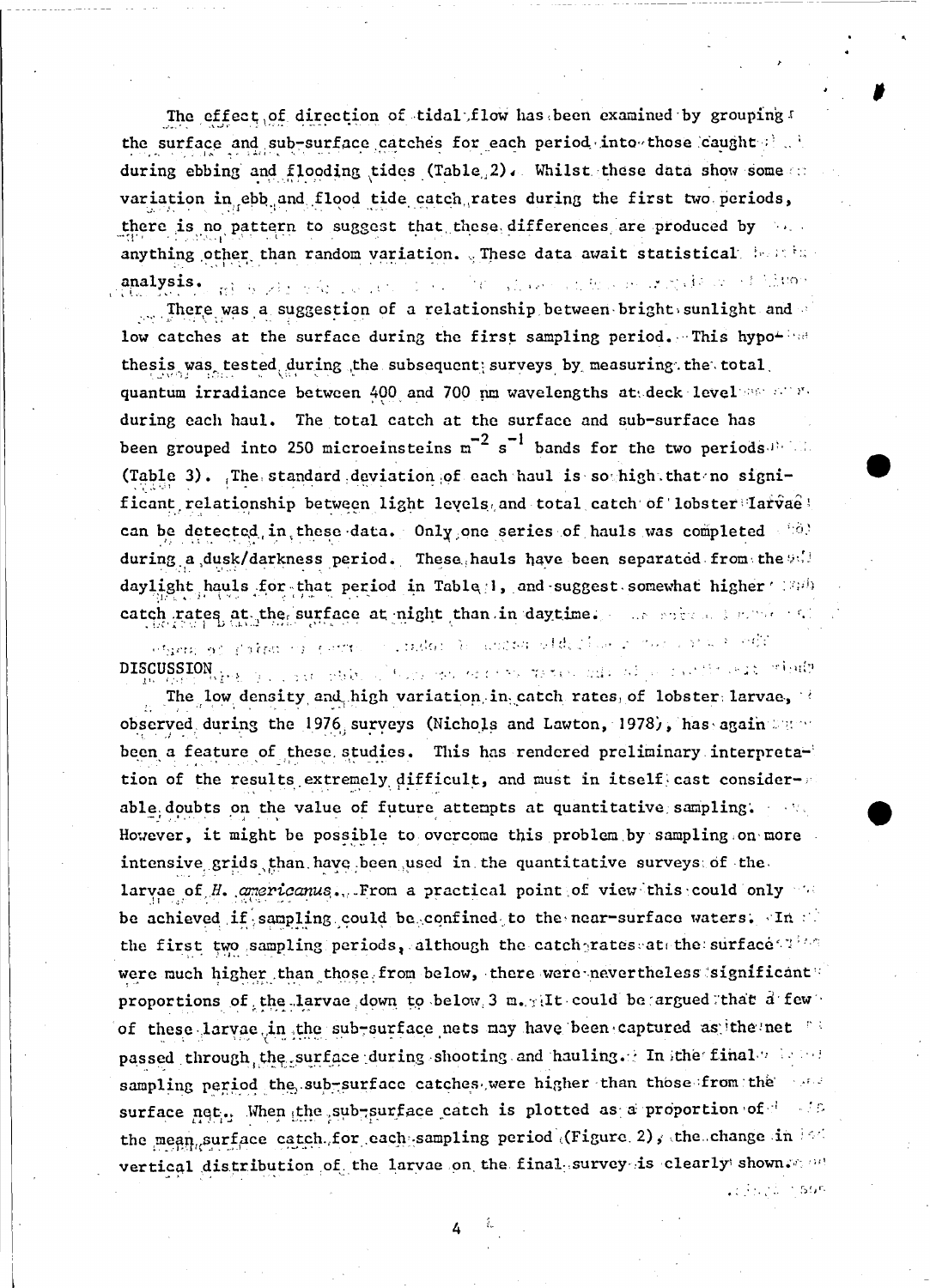This major change demands an explanation, and an assessment made of the significance of such a change to quantitative sampling. Nowever, in the preliminary analysis of the data none of the variables so far examined have provided that explanation.  $\mathbb{R}^n \times \mathbb{R}^n$ 

Only in the third sampling period were substantial numbers of Stages II to IV larvae caught. Even then it has not been possible to relate stage of development and vertical distribution. The low numbers of Stage IV larvae may have been due to some settling to the benthic stage. Most of the larvae found below the I m depth in all three periods were ភក្កោ still in the first stage of development.

The difference in catch rates at the surface on ebbing and flooding tides on the first survey was reversed on the second survey and absent on  $\gamma$ the final one. Furthermore, no differences in catch rates are apparent in the sub-surface samples. If there is any tidal effect on catches its significance is not apparent from either these data or from the examination of catch rates in relation to the spring and neap tidal cycle. It must be remembered that no specific experiment to study the effect of tide on catches was conducted, and the data have only received preliminary analysis.

Similarly, examination of the catch data in relation to surface irradiance offers no explanation of the change on the final survey. Few opportunities however occurred to sample continuously during bright sunlight and these data are therefore limited in their coverage at the higher end of the irradiance scale. The sampling during dusk and darkness was limited but indicated somewhat higher catch rates at the surface at night, though sub-surface day and night catch rates were similar.

All the data obtained during these surveys indicate great difficulties in any attempts to quantitatively sample lobster larvae in this area. It may not be unreasonable to draw the same behavioural conclusion for the larvae of *Homarus gammarus* over the whole of its distribution range. This would render any attempt to use larval abundance as an adult stock index very difficult.

These data warrant additional analysis, but even so further studies of the vertical distribution of the larvae need to be conducted to conclude this work. The emphasis should be on taking large, discrete samples and on eliminating as many of the physical variables as possible.

5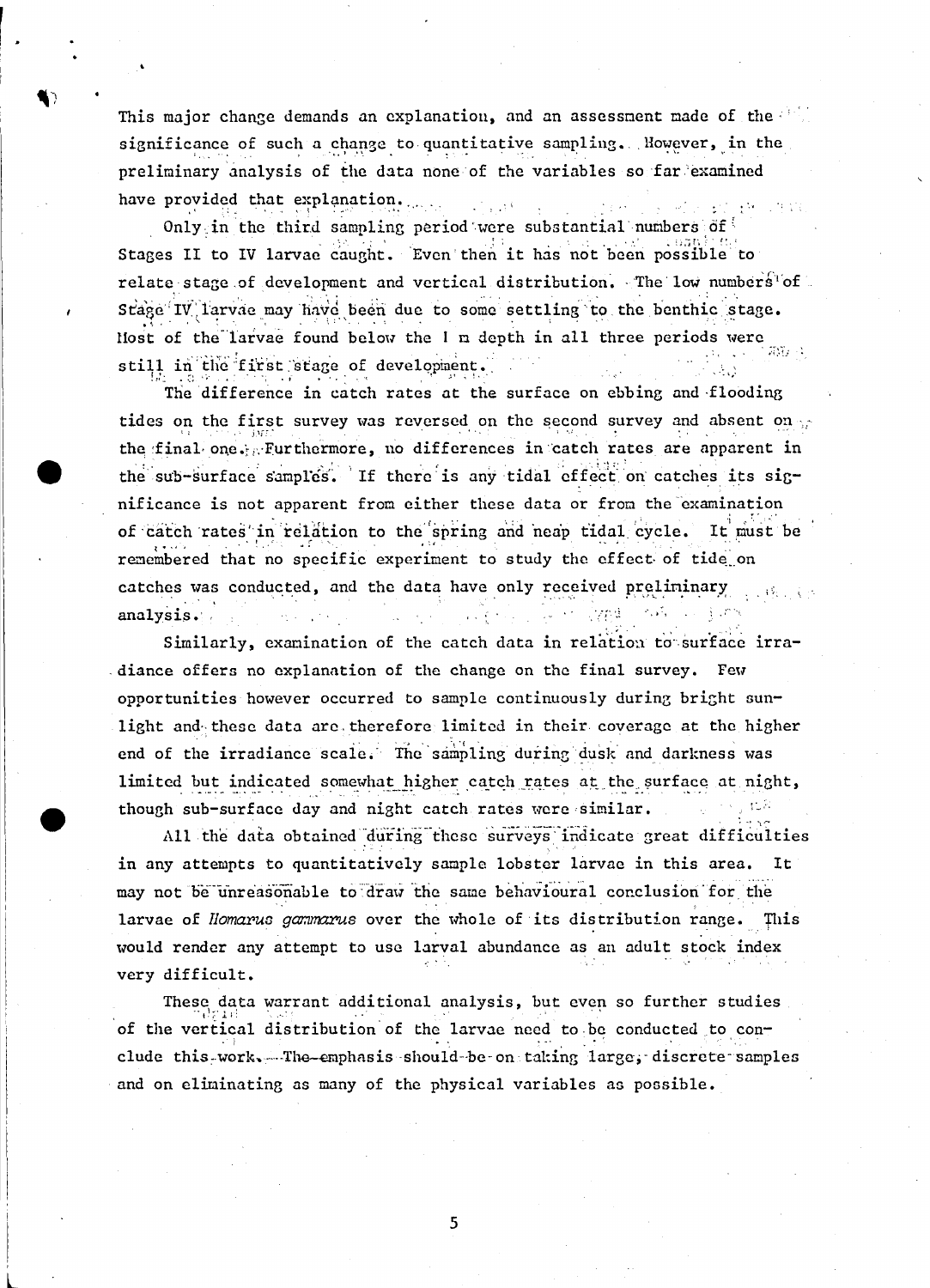REFERENCES POST ON STREET OF THE TERM CONTROL TO THE STREET OF STREET PROPERTY OF HER PROPERTY

ADMIRALTY, 1978. Admiralty Tide Tables, 1979. Volume 1 - European Waters. Hydrographer of the Navy, Taunton, 412 pp.

LUND, W. T. and STEWART, L. L., 1969. Abundance and distribution of larval lobsters Homarus americanus off the coast of southern New England. Proc. natn. Shellfish Ass., 60: 40-9. And the fact the state

NICHOLS, J. H. and LAWTON, P., 1978. The occurence of the larval stages are of the lobster *Homarus gammarus* (Linnaeus, 1758) off the northeast coast of England in 1976. J. Cons. int. Explor. Mer, 38: 234-43. दाल पश्चि  $\mathcal{L} \in \mathbb{R}^n \times \mathbb{R}$  ,  $\mathcal{L} \in \mathbb{R}^n$ 

SCARRATT, D. J., 1964. Abundance and distribution of lobster larvae. (Homarus americanus) in Northumberland Strait. J. Fish. Res. Bd Can., 21:  $661-80$ . a da Maria da S

 $\sim$   $M_{\rm B}$ SCARRATT, D. J., 1973. Abundance, survival, and vertical and diurnal distribution of lobster larvae in Northumberland Strait, 1962-63, 161 -gand their relationships with commercial stocks. J. Fish. Res. Bd. Can.,  $30: 1819-24$ .  $\{z_{\alpha}, \{z_{M}\}_{M} \}$  . and shorter and and the state of the control of the  $\sim 240$  $\mathcal{A}_1$  ,  $\mathcal{A}_2$ **Contractor** 

SHERMAN, K. and LEWIS, R. D., 1967. Seasonal occurrence of lobster larvae in coastal waters of central Maine. Proc. natn. Shellfish Ass., desagaa.  $57:27-30.$ 

they it causes as SQUIRES, H. J., 1969. Lobster (Homarus americanus) fishery and ecology Port au Port Bay, Newfoundland, 1960-65. Proc. natn. Shellfish Ass.,  $60: 22-39.$  $\mathcal{L}_{\mathcal{F}}$  ,  $\mathcal{L}_{\mathcal{F}}$ saya tarihin kacamatan da wasan

 $\mathcal{L}(\mathcal{A})$ 

 $\mathcal{L}(\mathcal{A},\mathcal{A})$  , and  $\mathcal{L}(\mathcal{A},\mathcal{A})$  , and  $\mathcal{L}(\mathcal{A},\mathcal{A})$ 

Address of the company of the company of the company of the company of the company of the company of the company of the company of the company of the company of the company of the company of the company of the company of t

 $\label{eq:1} \mathcal{L}_{\text{max}} = \mathcal{L}_{\text{F}} \left( \text{diag}(\mathbf{r}, \mathbf{r}) \right) \mathcal{L}_{\text{F}} \left( \mathbf{r}, \mathbf{r} \right)$ **Service Administration** 

Table 1 <sup>37</sup> Summary of catch rates of lobster larvae (all Stages) strategies from surface and sub-surface samples for the three the sample sampling periods  $\label{eq:1} \mathcal{L}^{\mathcal{A}}(\mathcal{A}^{\mathcal{A}}(\mathcal{A}^{\mathcal{A}}(\mathcal{A}^{\mathcal{A}}(\mathcal{A}^{\mathcal{A}})))\otimes\mathcal{L}^{\mathcal{A}}(\mathcal{A}^{\mathcal{A}}(\mathcal{A}^{\mathcal{A}}(\mathcal{A}^{\mathcal{A}}(\mathcal{A}^{\mathcal{A}}(\mathcal{A}^{\mathcal{A}})))\otimes\mathcal{L}^{\mathcal{A}}(\mathcal{A}^{\mathcal{A}}(\mathcal{A}^{\mathcal{A}}(\mathcal{A}^{\mathcal{A}}(\mathcal{A}^{\mathcal$  $\Delta \sim 10^{-10}$ 

| $\texttt{Sampling}$<br>$\ldots$ period |           | <b>Catch (numbers)/haul</b> and the contract of the contract of the contract of the contract of the contract of the contract of the contract of the contract of the contract of the contract of the contract of the contract of the |                                                                                                                |  |  |
|----------------------------------------|-----------|-------------------------------------------------------------------------------------------------------------------------------------------------------------------------------------------------------------------------------------|----------------------------------------------------------------------------------------------------------------|--|--|
|                                        |           | Surface Sub-surface                                                                                                                                                                                                                 | paired hauls.                                                                                                  |  |  |
|                                        |           |                                                                                                                                                                                                                                     | 11-26 Jul 6.4 1.4 28 1.9 1.4 28                                                                                |  |  |
|                                        |           |                                                                                                                                                                                                                                     | $34$<br>30 Aug-7 Sep 1.7 and $1.2$<br>30 Aug-7 Sep 1.7 $34$<br>in a strengen i frammen for                     |  |  |
|                                        | Day Night |                                                                                                                                                                                                                                     | 104 명원을 1936년 EEC 11 1 1999 에 관한 실력이 1000 PC AL 23 1 (ACC 401) 44 14 10 PC 1000 PC 1000<br>Day Night Day Night |  |  |
| $30 \text{ Aug-7 Sep}$ $1.5$ $2.8$     |           | <u>in Alexandria (</u> 1980)                                                                                                                                                                                                        | 30 Aug 7 Sep 1.5 2.8 2.6 2.4 46 10<br>్ర కోసం కారు. జయవర్గ                                                     |  |  |

and of the same completed of the Monter of the complete of the complete of the complete of  $\Omega$ 

 $\mathcal{L}=\{1,2,3,4,5,6\}$ 

The community of the many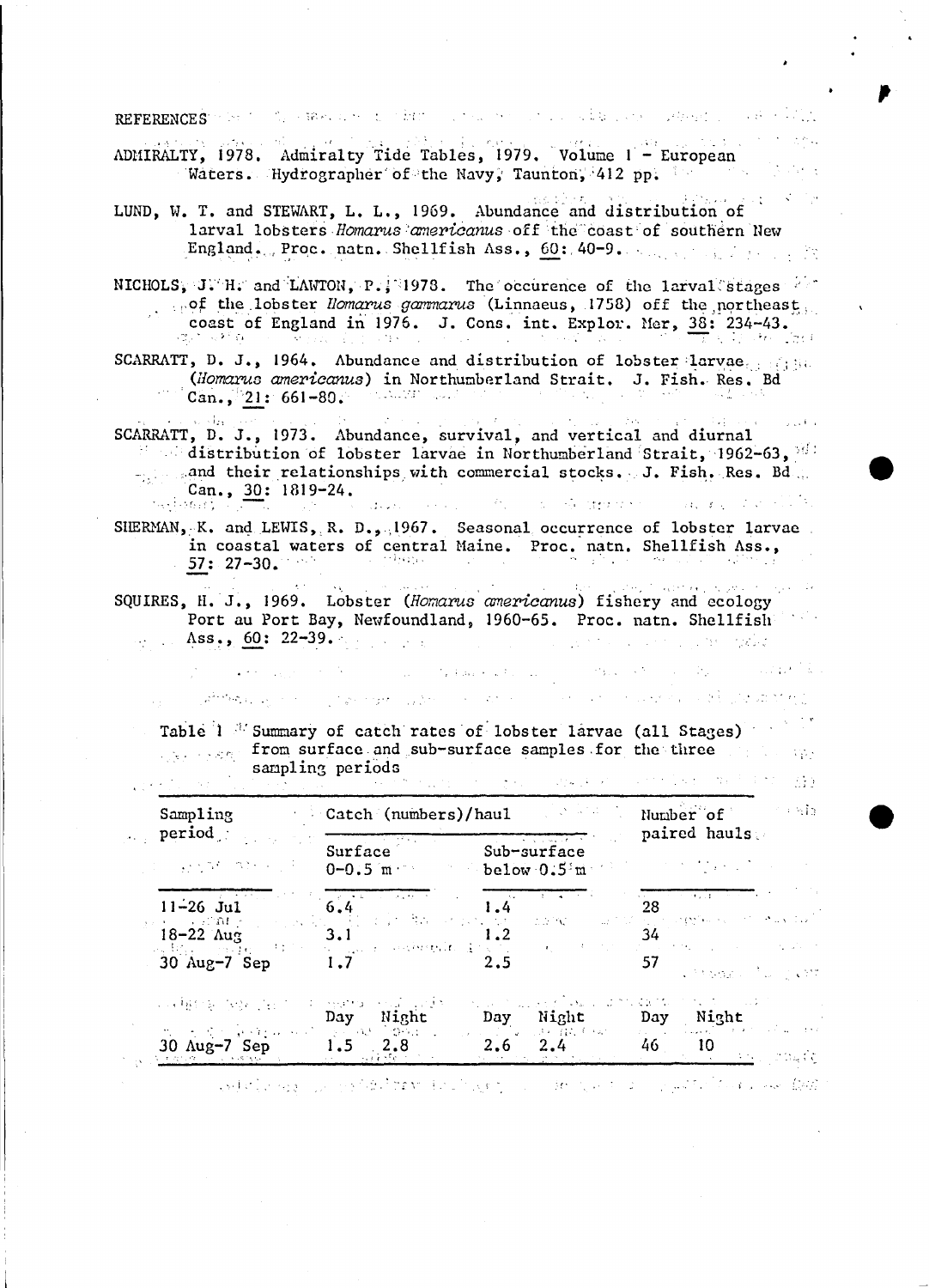| Sampling period                        | Ebbing          |                         | Flooding        |                         |  |
|----------------------------------------|-----------------|-------------------------|-----------------|-------------------------|--|
|                                        | No. of<br>hauls | Total<br>catch/<br>haul | No. of<br>hauls | Total<br>catch/<br>haul |  |
| Surface hauls                          |                 |                         |                 |                         |  |
| $13 - 24$ Jul<br>$18 - 22 \text{ Aug}$ | 93.<br>26       | 1.6<br>3.1              | 80.<br>23       | 3.0<br>1.0              |  |
| $30 \text{ Aug} - 7 \text{ Sep}$       | 36              | 1.6                     | 21              | 1,7                     |  |
| Sub-surface hauls                      |                 |                         |                 |                         |  |
| $13 - 24$ Jul                          | 18              | 0.9                     | 15              | 1.5                     |  |
| $18 - 22$ $\Delta$ ug<br>30 Aug-7 Sep  | 26<br>36        | 0.3<br>2.4              | 23<br>22        | 0.7<br>2.3              |  |

Table 2 Numbers of lobster larvae in surface and subsurface hauls divided into hauls made during flooding and ebbing tides

Iable 3 Numhers of lobster larvae, all Stages combined, in surface and sub-surface hauls, tabulated against surface irradiance

| Surface irradiance<br>microeinsteins                                                                                            | Surface $<0.9$ m                                                       |                                                                    |                                                                           | Sub-surface $> 0.3$ m                                              |                                                                                     |                                                                                 |
|---------------------------------------------------------------------------------------------------------------------------------|------------------------------------------------------------------------|--------------------------------------------------------------------|---------------------------------------------------------------------------|--------------------------------------------------------------------|-------------------------------------------------------------------------------------|---------------------------------------------------------------------------------|
| $m^{-2} s^{-1}$                                                                                                                 | No. of<br>hauls                                                        | No. /<br>haul                                                      | S.D.                                                                      | No. of<br>hauls                                                    | No. /<br>haul                                                                       | S.D.                                                                            |
| 18-22 August                                                                                                                    |                                                                        |                                                                    |                                                                           |                                                                    |                                                                                     |                                                                                 |
| $0 - 249$<br>$250 - 499$<br>$500 - 749$<br>$750 - 999$<br>$1000 - 1249$<br>1250-1499<br>$1500 - 1749$<br>1750-1999<br>2000-2249 | 7<br>6<br>14<br>11<br>4<br>1<br>4<br>$\overline{2}$                    | 3.6<br>2,0<br>1.9<br>2,3<br>1.8<br>$\mathbf{0}$<br>1.0<br>3.5<br>0 | 2.0<br>2.8<br>2.5<br>3.5<br>1,5<br>$\mathbf{0}$<br>1.2<br>3.5<br>$\Omega$ | 7<br>6<br>14<br>11<br>4<br>1<br>4<br>$\overline{2}$                | 1,1<br>0<br>1.0<br>0.7<br>$\mathbf 0$<br>$\mathbf{0}$<br>1.5<br>2.5<br>$\mathbf{0}$ | 1.3<br>$\mathbf{0}$<br>1.1<br>1,4<br>O<br>$\mathbf 0$<br>1.3<br>2.1<br>$\Omega$ |
| 30 August-7 September                                                                                                           |                                                                        |                                                                    |                                                                           |                                                                    |                                                                                     |                                                                                 |
| $0 - 249$<br>$250 - 499$<br>$500 - 749$<br>$750 - 999$<br>$1000 - 1249$<br>1250-1499<br>1500-1749                               | 3<br>$\bf8$<br>9<br>9<br>$\overline{\mathbf{z}}$<br>10<br>$\mathbf{2}$ | 4.5<br>2.5<br>1.2<br>0.3<br>0.4<br>0.8<br>0                        | 2.5<br>4.1<br>$1.4^{\circ}$<br>0.5<br>0.8<br>0.9<br>0                     | 8<br>${\bf S}$<br>9<br>9<br>$\overline{7}$<br>10<br>$\overline{2}$ | 1.4<br>4.4<br>1.9<br>2, 2<br>1.9<br>1.7<br>4.0                                      | 0.7<br>4,4<br>1.4<br>1,7<br>1.9<br>1.8<br>5.7                                   |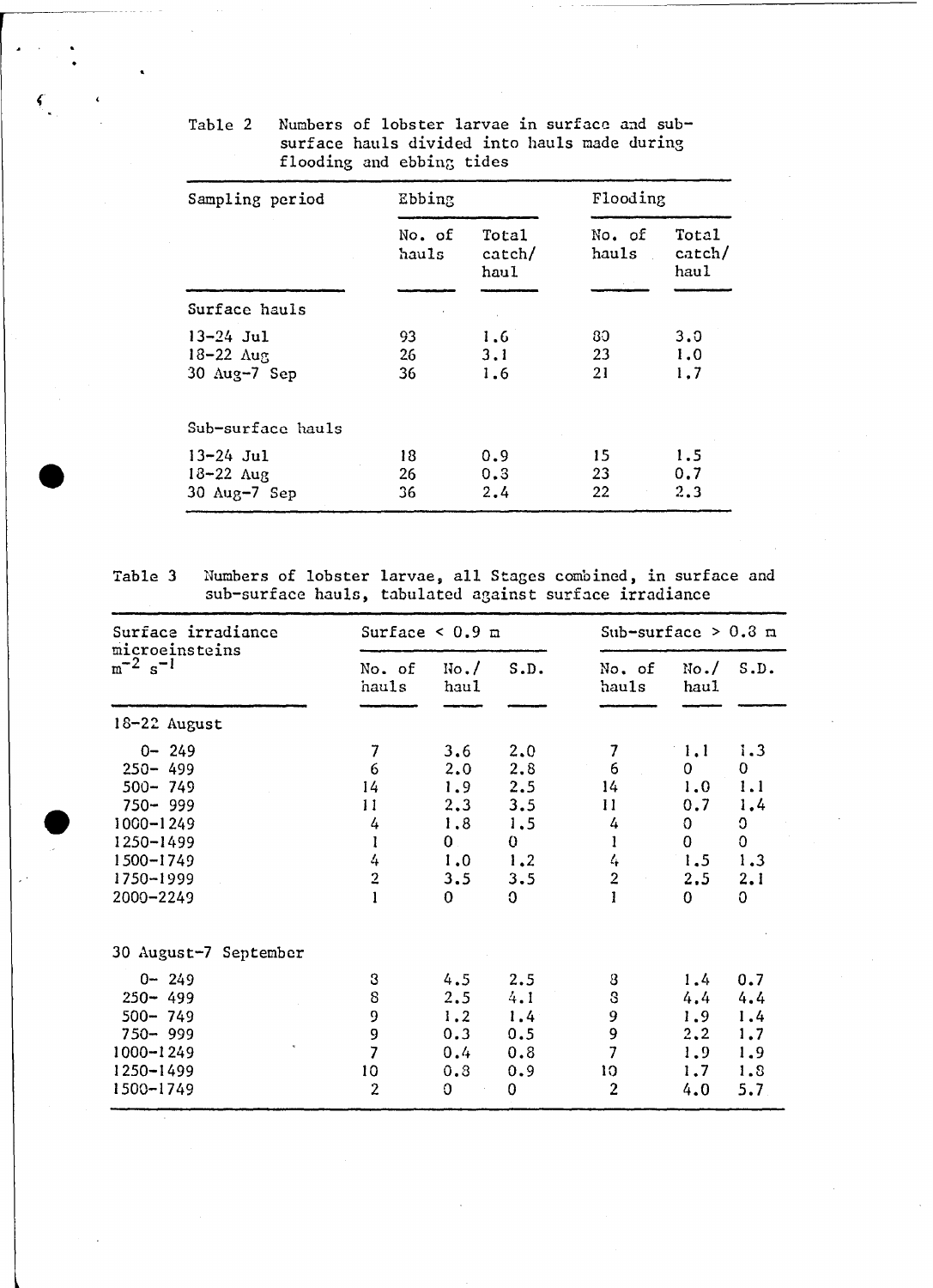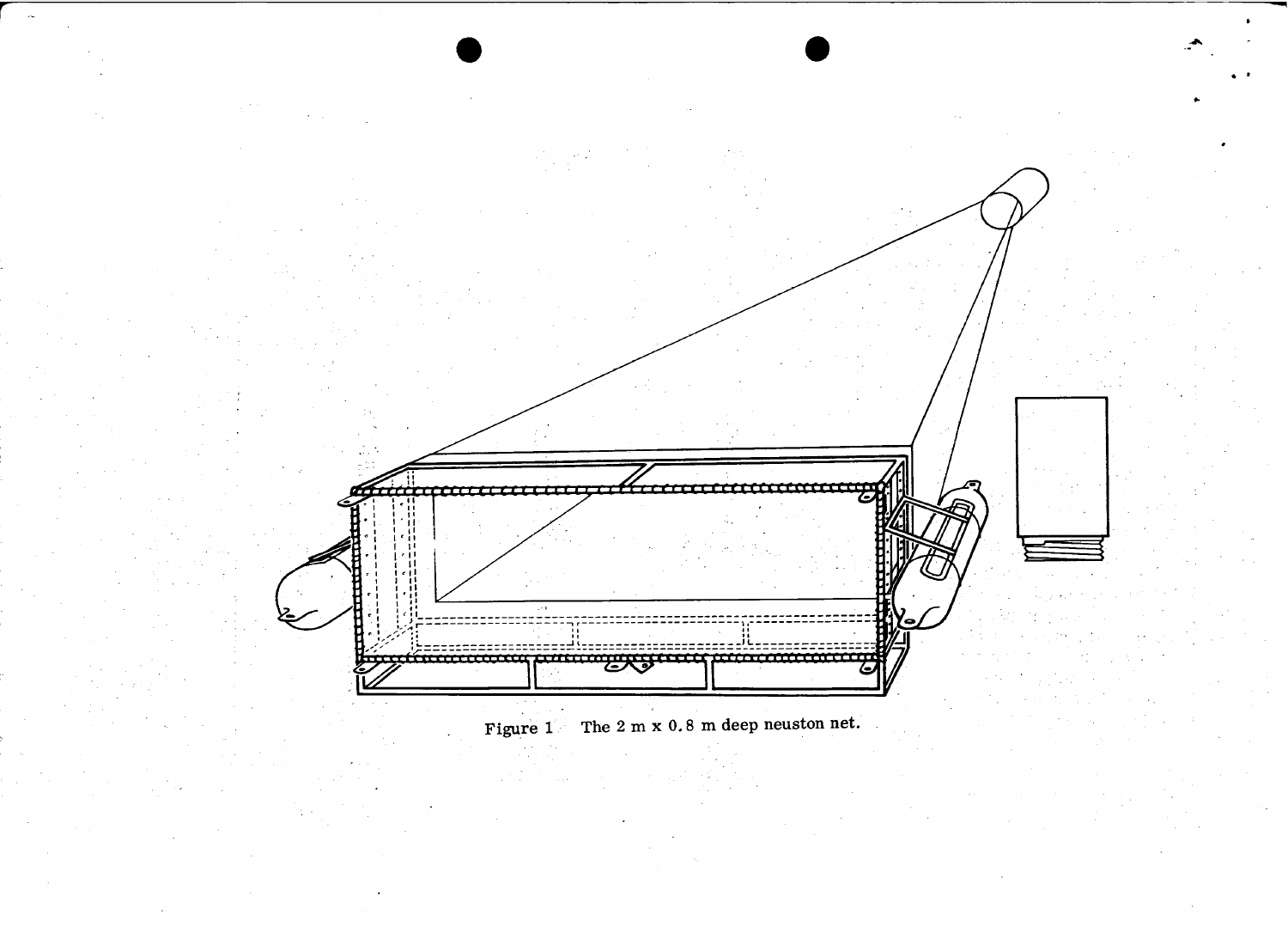